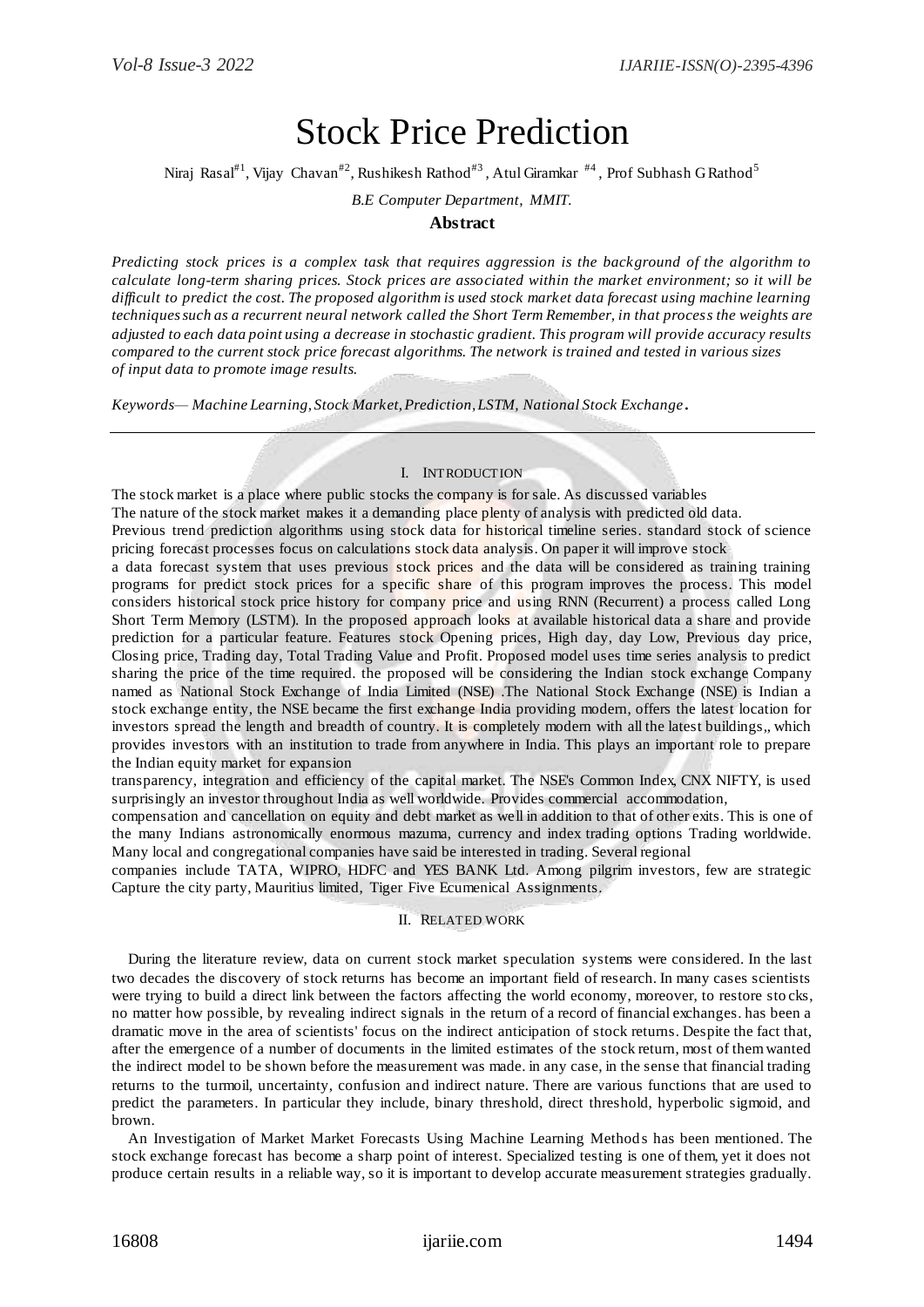All processes recorded under the backslide have their own advantages and disadvantages over a variety of related components. The way the straight backslide models work is that they are installed consistently using a small square method, however they can be incorporated into different practices, for example by reducing the "fit look" to another level, or by minimizing the disabled variation of the backlinking function. Also, the smallest square method can be used to match the indirect models.

It is also said that [1] that stock price Multi-Source Predictability is a great example of learning to predict trading security is a difficult task, however the web has become a useful gadget to make this task less difficult, due to the related course of data action, it is certainly not difficult to remove some current trend , it is not easy to establish associations between different variables and, in particular, the subject of entertainment How budget information business can. adequate forecasting is the use of a variety of options based on certain official data and the use of different strategies, such as the use of an emotional analyst, to promote the remarkable relationship between human emotions and how they are influenced by Express stocks enthusiasm. One of the most notable areas of the wish strategy was to launch major events in web news to see how it has impacted stock prices. It is also mentioned that the protection of trade forecasts: using historical data analysis. The cost of stock or stock can be determined in advance using the database and its model in all realities than the need to use statistics to anticipate costs. The general framework is concerned only with the variety of items selected for forecasting. The latter is often achieved with the benefit of Genetic Algorithms (GA) or Artificial Neural Networks (ANN's) [5], but they neglect to establish a relationship between their stock costs as a long -term dependence.

RautSushrut et al. [2] suggested that the supervised reading class be used to predict stock price movements based on financial index data, and determine its potential. In financial markets computer analytical methods have been portfolio modeling. A discussion on the mathematical AI approach has been handled; the use of the SVM method is illustrated in the paper and it has been shown that strategic methods can be used to predict stock prices.

Manoj S Hegde et al. [3] investigates whether Long Short Term Memory (LSTM) networks are a type of continuous neural network (RNN) capable of resolving

major line problems, and there is also discussion about the use of RNN (Recurrent Neural Networks) to predict stock prices.

M. Roondiwala et al. [4] proposed that Long-Term Memory is the construction of the most popular RNN. In a private network layer, LSTM introduces a memory cell; a processing device that replaces normal synthetic neurons, utilizes these memory cells, networks that can effectively connect memory and remote inputs at a time, making it flexibly flexible to capture data structure over time with high prediction limit. It is also indicated in the paper that stock forecasts can be made on NIFTY50 shares. Data collection is one of the big steps and later training of our model and there is a need to test the algorithm using different data set in the a lgorithm. Our process will be discussed in the following sections

As Kim and H. Y. Kim et al. [5] identify that

.an another important issue with the ANNs is the basis for stock forecasting the surprise of the fluctuating trend, when large system loads become too large or too inscule (respectively), returning their union to the correct value. This is always presented in two parts: loads are loaded automatically and loads move closer to the end of the system moreover the slope to transfer more than it initially. It is also stated in the paper that the use of LSTM networks can be used in the process of stock price predictions.

As discussed by S. According to Selvin et al. [6], The traditional forms of dealing with stock exchange investigations and stock price forecasts include a comprehensive review of the previous stock show and the general credibility of the organization itself, as well as a qualitative survey that only deals with the calculation and recognition of stock price schemes. stock price predicted.

#### III. PROPOSED SYSTEM

As mentioned in the previous section access to historical market data is a mandatory step. Then there is the need to extract the necessary element to analyze the data, and then classify it as a test and training data, training algorithm to predict value and the final step to visualize the data. Figure 1 represents the proposed Architecture of the proposed system.The standard LSTM unit consists of a cell, an information door, an entry door and a vision door. The cell collects values from time to time, and the three inputs control the flow of data to and from the cell. The main advantage of LSTM is its ability to read the interdependent temporal dependencies. Each LSTM unit collects information for a long or short period (hence the name) with out explicitly utilizing the activation function within continuous components.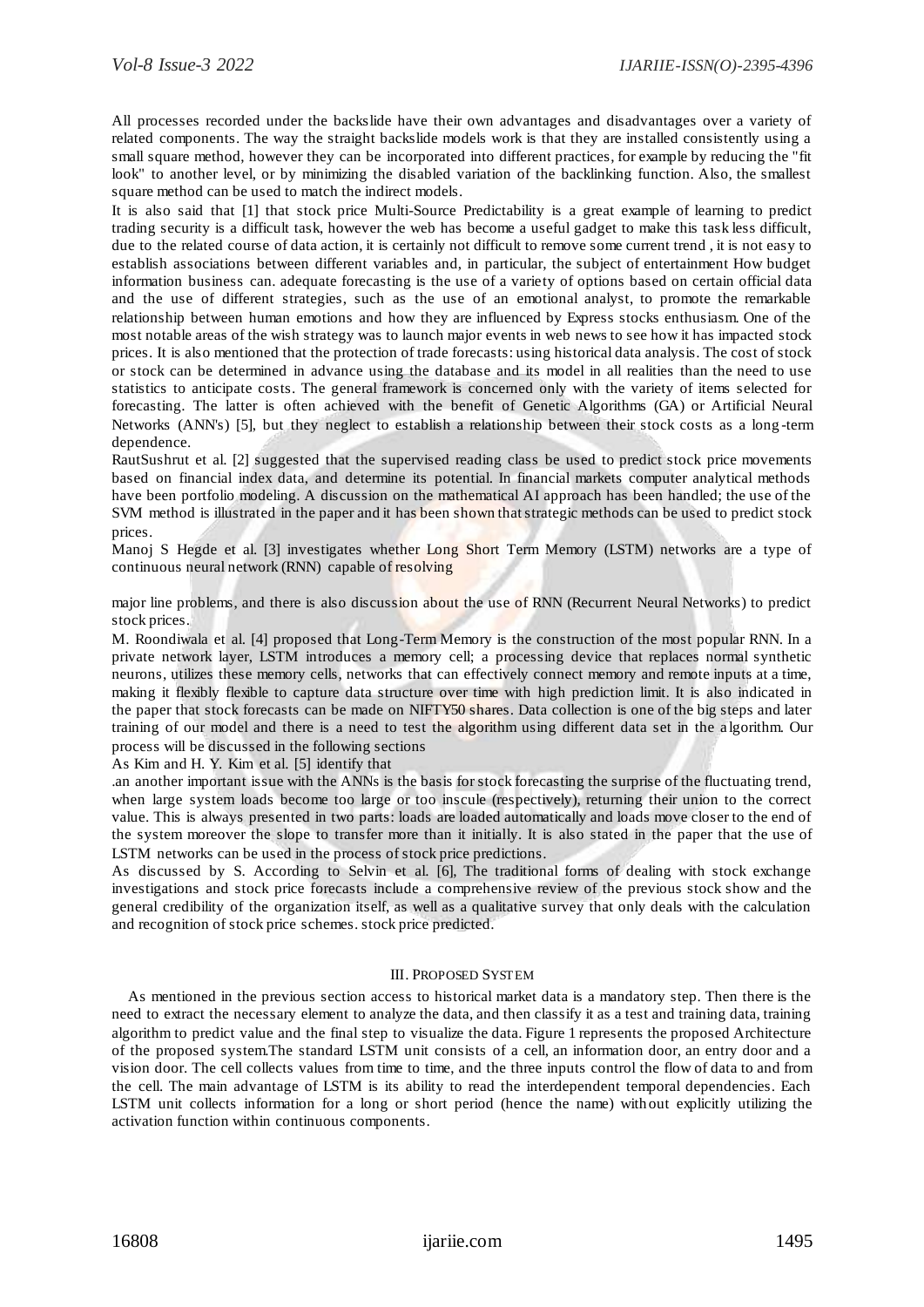

an important point to note is that any cell structure rises separately with the result of negligence entry method, which changes from 0 to 1. In other words, the top door to LSTM

the cell is responsible for both the load and the capacity to initiate the state of the cell. Next, the data from the previous cell state can pass through the cell unchanged rather than expand or decrease significantly in each step or layer, and loads can meet their optimal quality at a reasonable time scale. This allows LSTMs to address the issue of volatile slopes - as the value entered in the memory cell can be adjusted over and over again, the trend does not disappear in preparation for retrospection, when markets such as the NSE and BSE are considered Indian trades. frameworks of our analysis.

### IV. STOCK PRICE PREDICATOR USING LSTM

Proposed framework that you learn online in anticipation of imminent stock costs with the help of Long Short Term Memory (LSTM). Short-Term Memory (LSTM) is a fake neural system (RNN) design [1] used in the field of in-depth learning. Unlike conventional sensory feeding systems, LSTM has input entities. The process focuses not only on a single information (e.g. photographs) but also on organizing complete information, (for example, a speech or a video). For example, LSTM is a functional activity, such as non -segmentation, related written recognition, speech recognition and recognition of abnormalities in scheduled traffic or IDS (spatial disturbance structures).

Algorithm 1: Stock prediction using LSTM.

Step 1: Start.

Step 2: Data Preprocessing after getting the historic data from the market for a particular share.

Step 3: import the dataset to the data structure and read the open price.

Step 4: do a feature scaling on the data so that the data values will vary from 0 and 1.

Step 5: Creating a data structure with 60 timestamps and 1 output.

Step 6: Building the RNN (Recurrent neural network) for Step 5 data set and Initialize the RNN by using sequential repressor.

Step 7: Adding the first LSTM layer and some Dropout regularization for removing unwanted values.

Step 8: Adding the output layer.

Step 9: Compiling the RNN by adding adam optimization and the loss as mean squared error. Step 10: Making the predictions and visualizing the results using plotting techniques.

Before processing data there is an important step which is to gather information on the market. Diversity of information is a key step in our proposed data entry framework for advertising organizations such as the BSE (Bombay Stock Exchange) and the NSE (National Stock Exchange). The data to be used in market expectations should be used for classification according to different perspectives. The information assortment adds to the development of the database by adding additional external information. Our knowledge for the most part covers the cost of the previous year. Of the available python packages for data recovery on the NSE is NSEpy

The next step is to preview the data; in this step Advanced Knowledge Processing is an important step in the process of extracting information where the transformation of crude information into a basic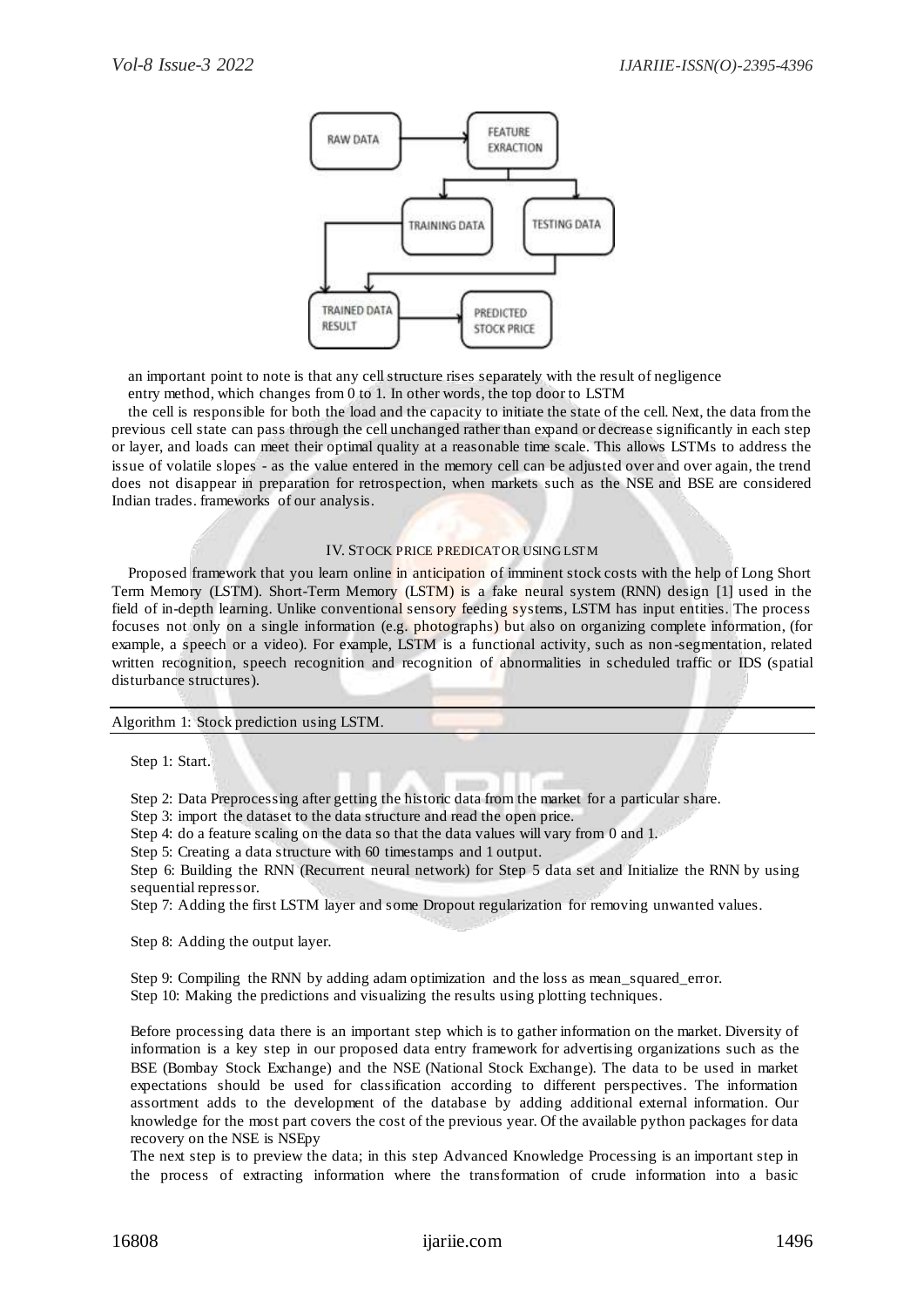configuration is required. Information obtained from the source will be conflicted, segmented and will contain errors. The pre-processing step will clear the information; at the end there is a need to make an outstanding rating that will limit features.

Model modification involves reverse authorization, which is an excellent basis for modeling using preparation information. The purpose of the tuning models is to clearly tune the mathematical training to add information to the calculation itself. The test sets are pure, as the model should not be decided on the reliance on confidential information. Increase the information on actual delivery costs. The final step is to draw the data using a viewing method that helps to show the data variability in the result of our algorithm.

## V. RESULTS

Implementation of the proposed LSTM model using a python that predicts the future price of UNION BANK OF INDIA shares based on its historical data. The below figure shows the visibility of the forecast. In our paper implementation of the stock price prediction algorithm, the graph below from our algorithm will show the predicted stock price of UNION BANK OF INDIA. In the result shown in the graph below is a structured form of our algorithm result using 96 LSTM units to achieve accuracy. the graph shows the open price of the UNION BANK OF INDIA share of the opening date price with very small losses. The algorithm has successfully plotted the graph and the value of the predicted value (blue) and the real value (red), there is little difference in predicting the price between the predicted pricing value (blue) and the real value (red), which proves that our algorithm is capable predict a minimum loss rate for a given complete set of data for a particular stock.

| aan ist a particular stock. |                              |  |
|-----------------------------|------------------------------|--|
|                             |                              |  |
|                             |                              |  |
|                             |                              |  |
|                             | <b>Ren Data - Visualized</b> |  |
|                             |                              |  |
|                             |                              |  |
|                             |                              |  |
|                             |                              |  |
|                             |                              |  |
|                             |                              |  |
|                             |                              |  |
|                             |                              |  |
|                             |                              |  |
|                             |                              |  |
|                             | <b>Separtmental</b>          |  |
|                             |                              |  |
|                             | <b>Fancisched then</b>       |  |
|                             |                              |  |
|                             |                              |  |
|                             |                              |  |
|                             |                              |  |
|                             |                              |  |
| Fig.1 Raw Data Visualized   |                              |  |
|                             |                              |  |
|                             |                              |  |
|                             |                              |  |
|                             |                              |  |
|                             | trentforcatile               |  |
|                             | <b>Tarminded make</b>        |  |
|                             |                              |  |
|                             |                              |  |
|                             |                              |  |
|                             |                              |  |
|                             |                              |  |
|                             |                              |  |
|                             |                              |  |
|                             |                              |  |
|                             |                              |  |
|                             |                              |  |
|                             |                              |  |
|                             |                              |  |
|                             |                              |  |
|                             |                              |  |
|                             |                              |  |
| $\mathbf{r}$                | $\blacksquare$               |  |
|                             |                              |  |

Fig.2 Forecasted Data by model

In Fig. 2, the graph shows the open price of the Union Bank of India share of the 300 day opening price with very little loss. The algorithm has successfully plotted the graph with the predictive value of the test (blue) and the actual test value (red), there is a slight difference in the prediction between the predicted pricing value (blue) and the actual test value (red), which proves that the algorithm Our is able to predict a minimum loss rate of 0.0024.

The proposed algorithm is able to predict the price with the lowest possible loss and error rate, if it increases the time collection rates the training will work very well, in the above section we have used a 50 epoch collection size to predict stock prices.

VI. CONCLUSION